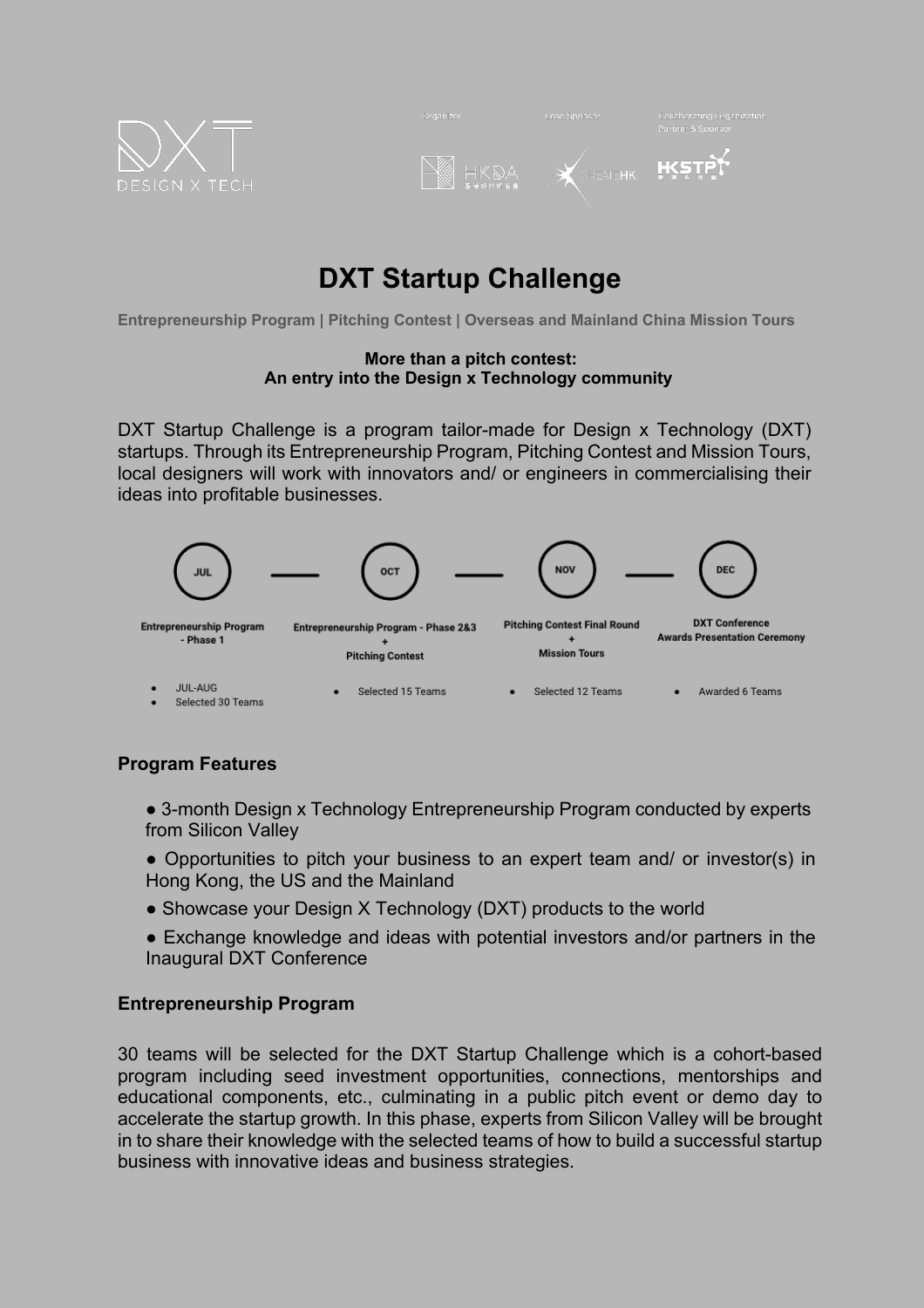### **Pitching Contest**

15 out of the 30 teams participating in the Entrepreneur Program are selected and further invited to make a pitch in person to a team of expert judges. Representatives from each of these 15 teams will present the demo (non-functional) of their DXT products on stage for 7 minutes. Judges will then select the 12 best teams to the final round to join the Mission Tours to US and the Mainland. Among these 12 teams, the top 6 pitches will be announced at the awards presentation ceremony during the DXT Conference. In all rounds, the decisions of the judges are final.

The marking scheme of the Pitching Contest will be based on the following criteria:

Design Innovation (15%) Technology Innovation (15%) Business Innovation (25%) Team Background (25%) Financial Planning (15%) Social / Environmental Impact (5%)

#### **Overseas and Mainland Mission Tours**

The 12 best teams in the Pitching Contest will have the opportunity to take part in the DXT showcase in Hong Kong to present their "Design X Technology" products, and the DXT Mission Tours to Silicon Valley and Shenzhen in November. The objective of the Mission Tours is for the participants to understand the threats and opportunities of emerging industry trends as to prepare their long-term business development plan.

During the Tours, the teams will interact with global companies and startups with leading disruptive technology, observing the latter's own enterprises' practices and processes on business survival and sustainability. Additionally, the Tours will arrange road shows and provide pitching opportunities for the teams to showcase their prototypes and get feedback from investors.

## **Application Requirements**

Applicants should meet below requirements:

- Applicants must be local designers, technology companies or design applying enterprises
- For applying individuals or companies, they must be permanent Hong Kong residents (i.e. holders of Hong Kong 3-star ID card); or locally registered design companies and (or) design-applying enterprises.
- Priority will be accorded to successfully matched pairs from the DXT Matching Platform or referred by Hong Kong Designers Association and Hong Kong Science and Technology Parks Corporation